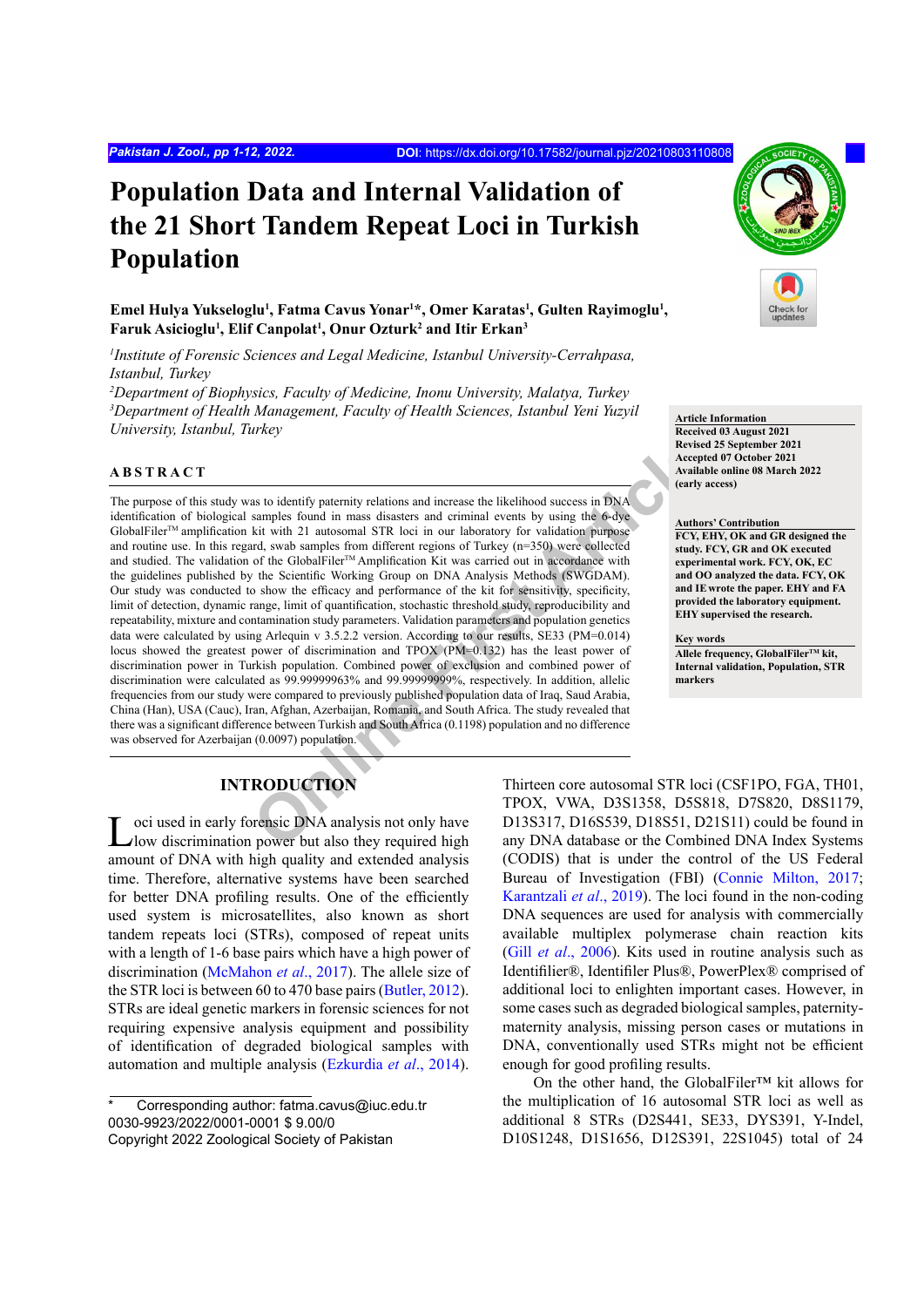STR loci- in a single tube and with a single polymerase chain reaction with primers marked with five different (6- FAM™, NED™, TAZ™, SID™, VIC®) fluorescent dyes and size standard is marked with sixth dye GeneScan™ 600 LIZ™ Size Standard v2.0 (Thermo Fisher Scientific).

Moreover, the GlobalFiler™ kit which has at least 10 loci contain mini STRs with an amplicon length less than 220 base pairs, which makes it suitable for forensic scenarios including mixed samples. The problem with the mixed samples is that allele loss might be observed in Amelogenin. For instance, deletion in Y-chromosome may bring about false sex determination results. In order to prevent this problem, the GlobalFiler™ kit includes DYS391 and Y-Indel loci specific to gender determination. Furthermore, the kit includes a PCR reaction mixture that offers higher performance and there is an increase in the success rate of the kit even with samples including inhibitors. In addition to that, the GlobalFiler™ kit provides not only good DNA profiling results but also the amplification time of the kit is less than 80 min.

The validation of the GlobalFiler® Kit was performed in accordance with the guidelines published by the Scientific Working Group on DNA Analysis Methods (SWGDAM). Studies were performed to demonstrate the effectiveness and performance of the GlobalFiler® Kit for sensitivity, concordance, specificity with limit of detection, dynamic field study, limit of quantification, stochastic threshold study, sensitivity, reproducibility and repeatability, mixture and contamination study parameters. The results validate the multiplex design as well as demonstrate the kit's robustness, reliability, and suitability as an assay for human identification with casework DNA samples.

One of the significant aspects of this study is that Turkey is an important geopolitical country that is the bridge between cross-section of Asia and Europe. Migrations occur inside and out in the several regions of Turkey, which requires mapping the allele frequencies and comparing the data to others published ones. In our country, there are several population studies; however, to the best of our knowledge, there has not been any published study that includes 24 STRs (20 STR loci + 4 gender loci) by using GlobalFiler® amplification kit.

This study aims to expand national population data with frequencies and population statistic parameters for 16 core STR's (CSF1PO, FGA, TH01, TPOX, VWA, D3S1358, D5S818, D7S820, D8S1179, D13S317, D16S539, D18S51, D21S11) and 8 new STR loci (D2S441, SE33, DYS391, Y- Indel, D10S1248, D1S1656, D12S391, 22S1045). The purpose of the study is conduct the internal validation of GlobalFiler® Amplification Kit with 21 autosomal loci in our laboratory as well as performing a Turkish population study.

### **MATERIALS AND METHODS**

Compare and there is an increase in Mediterranean, Southeastern An ance and there is an increase in Black Sea and Central Anatolia<br>
2 kit even with samples including over 18 years old. Samples were in to that, the GlobalFi Oral swab samples were collected and studied for the purpose of population genetic study and internal validation. All the procedures were carried out in accordance with Istanbul University-Cerrahpasa Medical Faculty Clinical Research Ethics Committee after the approval (No. 69885, 06/03/2015). All participants were informed about the study and signed a full informed consent. Oral swab samples were collected from 350 randomly selected individuals (200 men, 150 women) from seven different regions of Turkey (Marmara, Aagean, Mediterranean, Southeastern Anatolia, Eastern Anatolia, Black Sea and Central Anatolia regions) who were aged over 18 years old. Samples were taken from the mouth by using sterile swabs and dried out at room temperature. For method validation, oral swabs were collected from the personnel (3 women, 1 men) of Istanbul University-Cerrahpasa, Institute of Legal Medicine and Forensic Sciences, Forensic Molecular Genetic Laboratory. Given that, our laboratory is accredited according to TSE/IEC 17025 standard; all samples of the laboratory personnel are included in the validation as a standard requirement. All the samples were stored at -20° C prior to analysis. DNA isolation was performed using silica based QIAamp™ DNA Mini Kit (Qiagen, Stanford, CA, USA) using the swab samples collected from volunteers as previously described ([QIAGEN Sample and Assay](#page-10-6) Technologies, 2016). Quantity of DNA isolates was detected in Qubit<sup>™</sup> fluorometer (Applied Biosystems) by using the Quant-iT dsDNA HS (High Sensitive) Assay kit (Invitrogen, Paisley, Renfrewshire, UK) following the steps mentioned (Thermo Fisher Scientific, n.d.). The validation parameters studied by guidelines published by the Scientific Working Group on DNA Analysis Methods (SWGDAM). The amount of DNA measured by the fluorimetric method ranged between 1.03 and 12.82 ng/μl.

> After isolation and quantification of the samples, GlobalFilerTM PCR Amplification Kit stored at -20ºC was used for polymerase chain reaction. Thermal cycling parameters were optimized using an experimental design approach to define the combination of temperatures and retention times that produce the best test performance. Controlling contamination in the polymerase chain reaction stage, negative control sample was used for each replication. In addition, assessing the optimal sensitivity of the method, positive control sample was used ([Thermo](#page-11-0) [Fisher Scientific Inc., 2019\)](#page-11-0). As internal controls oral swab samples from personnel (3 women, 1 men) were used to diminish the individual sample errors. PCR analyses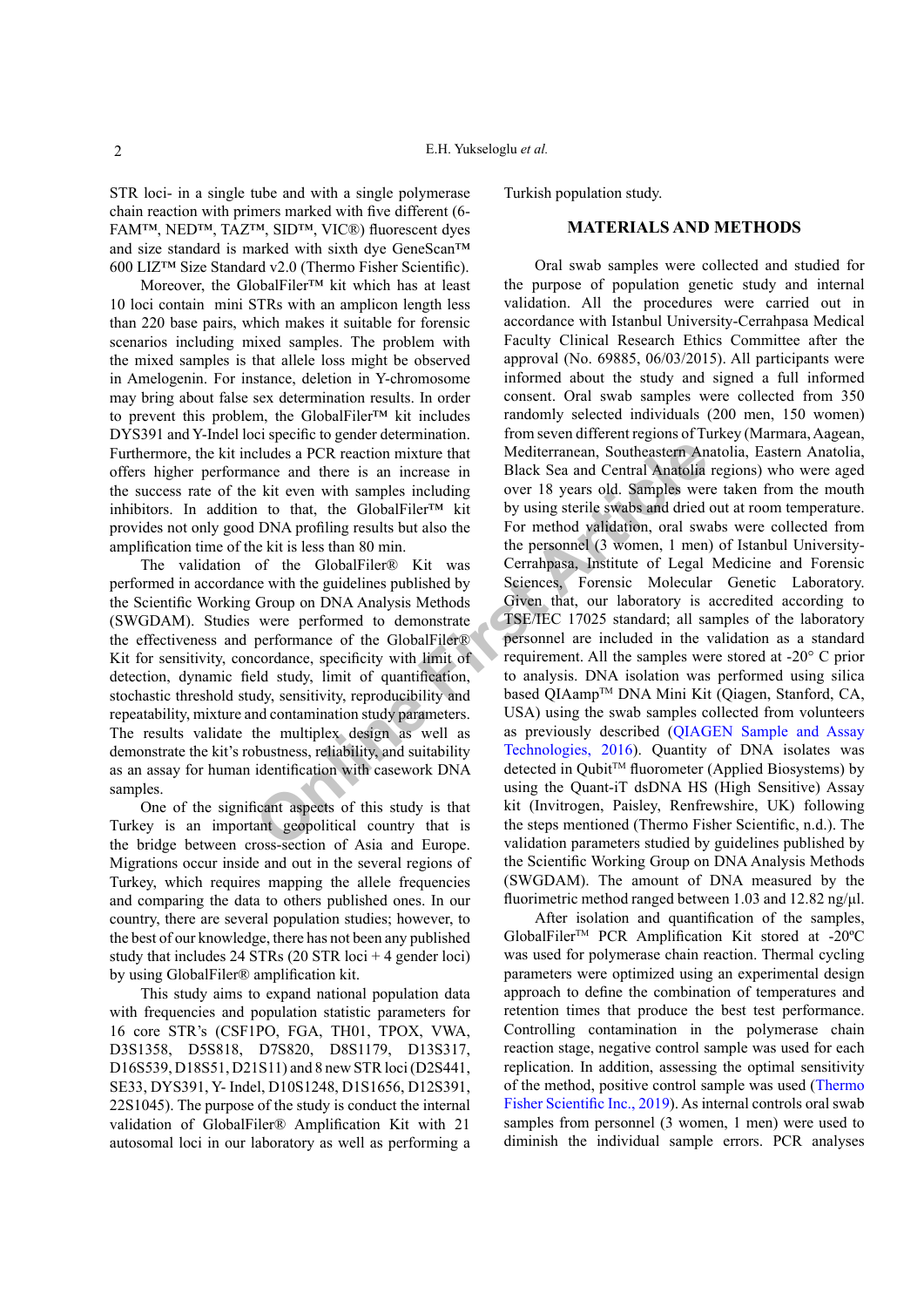were carried out using GeneAmp 9700 (Thermo Fisher Scientific Company Carlsbad, USA).

At the electrophoresis stage, capillary electrophoresis device with 4 capillary ABI PRISM® 3130 Genetic Analyzer (Applied Biosystems Foster City, California) was used. Imaging, typing and evaluation of the raw data from the samples after electrophoresis of 24 loci (D3S1358, vWA, D16S539, CSF1PO, TPOX, D8S1179, D21S11, D18S51, D2S441, D19S433, THO1, FGA, D22S1045, D5S818, D13S317, D7S820, SE33, D10S1248, D1S1656, D12S391, D2S1338) in ABI 3130 were carried out by using the GeneMapper® ID-X software v1.4 (Applied Biosystems) analysis program [\(Thermo Fisher Scientific](#page-11-0) [Inc, 2019\)](#page-11-0). For the validation study, each sample was analyzed by each analyst for 3 times.

The validation parameters such as limit of detection (LOD), limit of quantification (LOQ), dynamic range, stochastic threshold, repeatability, reproducibility were calculated by using Microsoft Excel 2010 bundled with Microsoft Office package.

In order to determine the limit of detection of the ABI 3130 genetic analyzer, Relative Fluorescent Unit (RFU) values of the highest peaks observed in the 10 negative control samples which were conducted and analyzed in accordance with the operating and software instructions of the device. The mean and standard deviation of the RFU values of the highest peaks obtained from all samples were calculated. According to the calculation, the cut off value was determined as 50.25 RFU.

Population and genetic data of 21 autosomal STR loci parameters such as matching probability (MP), power of discrimination (PD), polymorphism information content (PIC), power of exclusion (PE) were calculated by using Arlequin v 3.5.2.2. In addition, observed heterozygosity  $(H<sub>o</sub>)$  and expected heterozygosity  $(H<sub>r</sub>)$  were calculated as well as the discriminative loci between the inter-population differences with the help of Bonferroni correction ( $p \le$ 0.05/21= 0.00238) assessed. Moreover, inter-population genetic distances were calculated by using Wright's F-statistics (Fixation Index- F). Allele frequencies and the Z values of allele frequencies from other countries were compared and calculated based on the peak heights of alleles by using Arlequin v 3.5.2.2 [\(Excoffier and Lischer,](#page-10-7) [2010\)](#page-10-7).

#### *Ethical approval*

This study protocol was approved by ethical committee of the Istanbul University Cerrahpasa Medicine Faculty, Istanbul, Turkey (No. 69885, 06/03/2015) and all the participants consented to use their genetic material and other necessary information.

#### **RESULTS**

Positive control samples were prepared for eight different dilution levels (0.005 ng/ μl, 0.0125 ng/ μl, 0.025 ng/ μl, 0.05 ng/ μl, 0.125 ng/ μl, 0.25 ng/ μl, 0.5 ng/ μl, 1 ng/ μl) and each concentration level was carried out with 5 PCR and a total of 40 PCRs were performed for dynamic range. The average peak heights were obtained. Then there were 5 amplified samples in each concentration group, and average was calculated for each group and [Figure](#page-2-0) [1](#page-2-0) was obtained with the mean peak height versus each concentration. According to our study, dynamic range was determined between 0.05 ng/ μl to 0.25 ng/ μl.



<span id="page-2-0"></span>Fig. 1. Dynamic field determination for samples carried out on ABI 3130.

For 3 times.<br>
Transferentability, reproducibility were<br>
tification (LOQ), dynamic range,<br>
tification (LOQ), dynamic range,<br>
tification (LOQ), dynamic range,<br>
ticrosoft Excel 2010 bundled with<br>
ge.<br>
ine the limit of detect Determining the limit of quantification (LOQ), the applications of 40 PCR products used in the dynamic range study were examined from the lowest to the highest concentration and the sensitivity was determined for the two lowest concentrations obtained in the full profile. For this purpose, the mean and standard deviation of the peak heights of each allele detected in 5 samples in each dilution levels (0.005 ng/µl, 0.0125 ng/µl, 0.025 ng/µl, 0.05 ng/µl,  $0.125$  ng/ $\mu$ l,  $0.25$  ng/ $\mu$ l,  $0.5$  ng/ $\mu$ l, 1 ng/ $\mu$ l) were calculated. The values obtained for each allele were also averaged and compared with the limit of detection found for the genetic analyzer. The comparison results show that a complete and reliable DNA profile is obtained with a concentration of  $0.125$  ng/ $\mu$ l.

> To find the reproducibility and repeatability, oral swab was taken and isolated from 4 people. These samples were run 3 times at different times by 4 people using the same PCR-total of 48 samples and genetic analyzer and their electrophoresis was recorded. For the reproducibility study, the standard deviation of the allele peak size was also calculated. For all loci obtained from the sequencing standard deviation values were averaged. This value is expected to be less than 0.5. For the ABI 3130 device, 7 samples and 21 sequencing results, the average value obtained from the standard deviation of all loci is 0.337.

For repeatability studies, the results of genotypes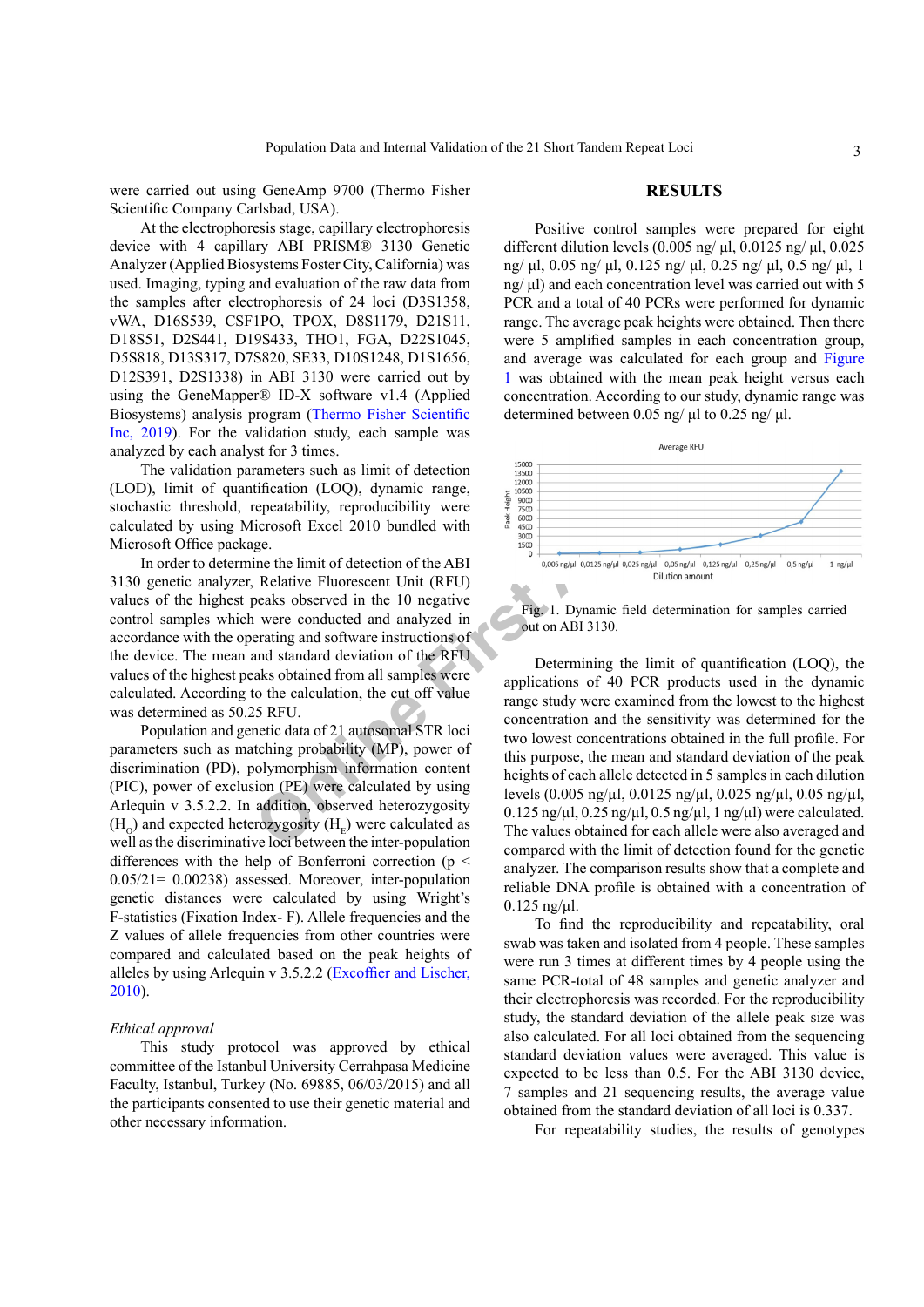were compared with the same sample in our laboratory and the Ministry of Justice Istanbul Forensic Medicine Department of Biology. "Sample No: 18/1 Preparation T: 28.02.2018" coded oral swabs' isolation was profiled in the Forensic Molecular Genetics Laboratory with Manual Silica Membrane Method (Qiagen Mini Kit) and at the Ministry of Justice Istanbul Forensic Medicine Department of Biology with M48 (Qiagen) method. DNA quantification was determined by Quant-it ds DNA HS Qubit 2.0 in Forensic Molecular Genetics Laboratory and by Quantifiler Duo (ABI) ABI7500 RealTime PCR in the Ministry of Justice Istanbul Forensic Medicine Department of Biology. As a PCR Kit, the GlobalFilerTM Kit (24 STR Loci) was used in both laboratories. The PCR products were sequenced in ABI 3130 in Forensic Molecular Genetics Laboratory and analyzed using IDX Gene Mapper program. The PCR products obtained from the Ministry of Justice Istanbul Forensic Medicine Department of Biology were sequenced on the ABI 3500 device and analyzed with the GeneMapper program. The results obtained from the two laboratories were evaluated for 21 autosomal STR loci and results were consistent with each other.

After that, the ratio of allelic peak heights to heterozygous gene regions was found in samples that are profiled and amplified. The stochastic threshold is 0.5 ng/ µl ([Table I](#page-3-0)). Then, the values for each allele of each sample and the small peak heights used to find these values are obtained and this is showed in Figure 2. The stochastic threshold can also be expressed as the RFU imbalance points of the target DNA concentration as seen in Figure 3.

<span id="page-3-0"></span>**Table I. Stochastic threshold determination.**

| <b>Target DNA</b><br>concentration | The mean values<br>of allele pairs peak<br>heights ratio | The threshold values<br>for allele pairs peak<br>heights |
|------------------------------------|----------------------------------------------------------|----------------------------------------------------------|
| $1$ ng/ $\mu$ l                    | $93.25 \pm 7.70$                                         | 70.1559                                                  |
| $0.5$ ng/ $\mu$ l                  | $90.07\pm4.42$                                           | 82.8066                                                  |
| $0.25$ ng/ $\mu$ l                 | $92.44\pm3.75$                                           | 81.1943                                                  |

The ratio of allele peak heights to heterozygous gene regions was found in the amplified and profiles samples. For this, the small peak was divided by the large peak height and multiplied by 100. The mean and standard deviation of the sister allele peak heights were found. From these averages, one threshold was obtained for the ratio of peak heights by removing three times from standard deviations. As a result of this study, the mean height of sister alleles was found to be 90.004, the standard deviation  $\pm$  7.396 and the sister allele peak height were 67.815 as in [Figure 4](#page-3-3).



<span id="page-3-1"></span>Fig. 2. Peak height versus rate of allele pairs peak heights.



<span id="page-3-2"></span>Fig. 3. Sample allele pairs peak heights.



<span id="page-3-3"></span>Fig. 4. Peak height versus the rate of allele pairs peak heights.

For mixture studies, two previously known F and G coded samples of the profiles were mixed in a ratio of 1: 1, 1:10, 1:50, 1: 100. As a result of the examination, the observed and expected allele numbers of the profile of both persons were determined [\(Table II\)](#page-4-0). As shown in [Table III](#page-4-1), the full profile could not be obtained in the F coded sample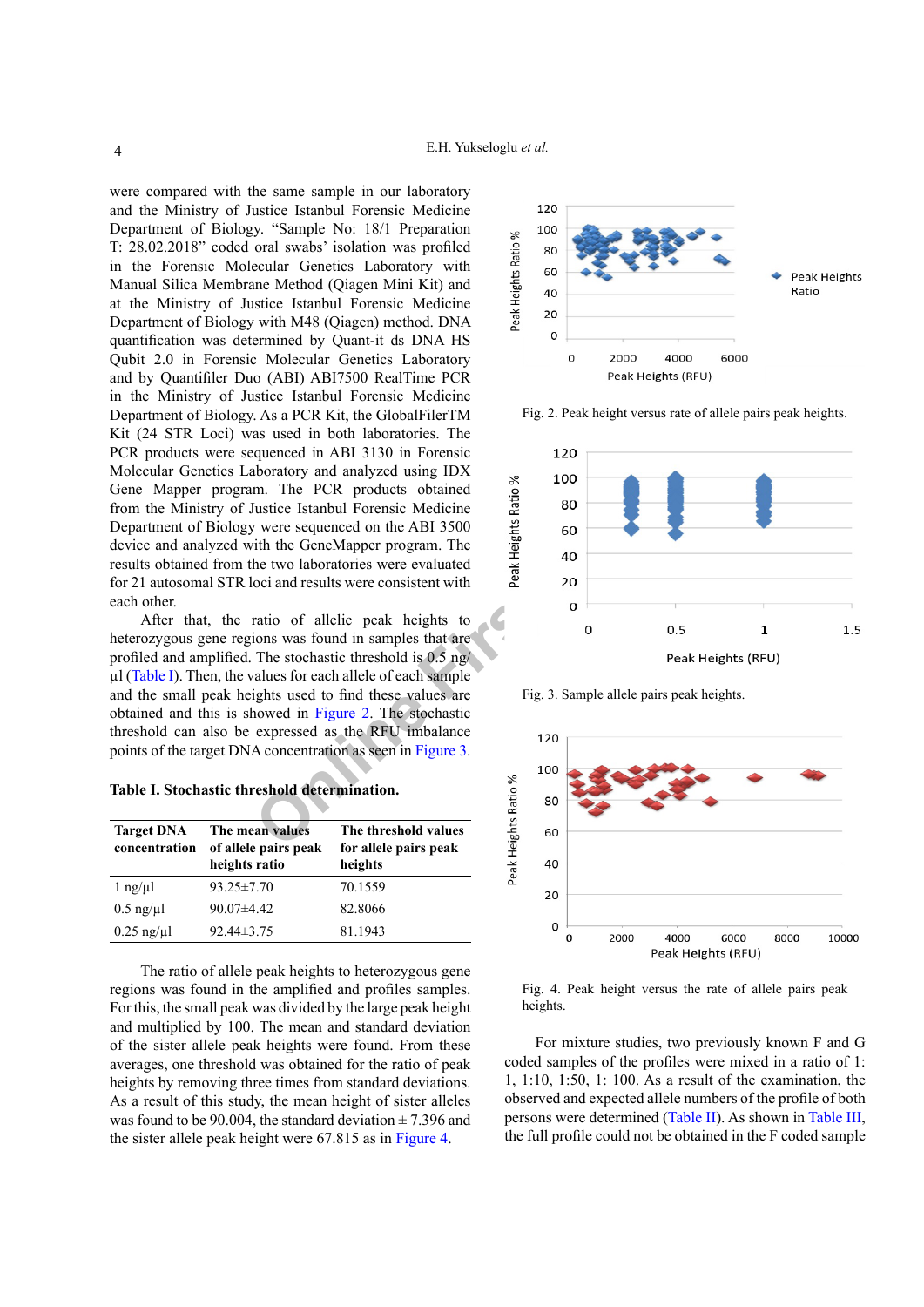with low dilution, in 1:10, 1:50, 1:100 dilutions. The full profile could be obtained when the volume of the minor and major component volumes was 1:1.

<span id="page-4-0"></span>**Table II. Observed and expected allele numbers of the mixture samples.**

| Mixture ratio<br>(G:F) | allele<br>numbers | <b>Expected Observed Expected Observed</b><br>allele | allele<br>numbers numbers numbers | allele |  |  |  |
|------------------------|-------------------|------------------------------------------------------|-----------------------------------|--------|--|--|--|
| Sample name G          |                   | G                                                    | F                                 | F      |  |  |  |
| 1:1                    | 42                | 42                                                   | 44                                | 44     |  |  |  |
| 1:10                   | 42                | 42                                                   | 44                                | 38     |  |  |  |
| 1:50                   | 42                | 42                                                   | 44                                | 20     |  |  |  |
| 1:100                  | 42                | 42                                                   | 44                                | 10     |  |  |  |

<span id="page-4-1"></span>**Table III. Sample tray and sample run order.**

| 1:50                  | 42                                           | 42             | 44 | 20                                                                                                                                                                  | difference was observed from H                                                                                                                               |
|-----------------------|----------------------------------------------|----------------|----|---------------------------------------------------------------------------------------------------------------------------------------------------------------------|--------------------------------------------------------------------------------------------------------------------------------------------------------------|
| 1:100                 | 42                                           | 42             | 44 | 10                                                                                                                                                                  | $(p=0.00018)$ and D1S1656 ( $p=0$                                                                                                                            |
|                       | Table III. Sample tray and sample run order. |                |    |                                                                                                                                                                     | According to our results,<br>$0.700$ (TPOX and D5S818) to 0<br>population. In addition, H <sub>E</sub> val<br>$(TPOX)$ to 0.955 (SE33). These re             |
| Sample run 1<br>order |                                              | $\mathbf{2}$   |    | 3                                                                                                                                                                   | and D5S818 have the lowest disc<br>21 autosomal loci since $HE$ and F                                                                                        |
| A                     | Sample                                       | Allelic ladder |    | $Liz$ 500                                                                                                                                                           | allele frequencies in population s                                                                                                                           |
| B                     | Sample                                       | $Liz$ 500      |    | Sample                                                                                                                                                              | $H_0$ values of SE33 demonstrates                                                                                                                            |
| C                     | Sample                                       | Sample         |    | Liz 500                                                                                                                                                             | of the locus in forensic cases as s                                                                                                                          |
| D                     | Allelic ladder                               | $Liz$ 500      |    | Sample                                                                                                                                                              | Similar to other population                                                                                                                                  |
| E                     | Sample                                       | Sample         |    | Liz 500                                                                                                                                                             | al., 2017; Park et al., 2016; Z<br>results indicated that TPOX (P)                                                                                           |
| F                     | Sample                                       | $Liz$ 500      |    | Sample                                                                                                                                                              | discriminative power among 21                                                                                                                                |
| G                     | Sample                                       | Sample         |    | Liz 500                                                                                                                                                             | SE33 (PD = $0.986$ ) has the most di                                                                                                                         |
| H                     | Allelic ladder                               | Liz 500        |    | Allelic ladder                                                                                                                                                      | results were observed for TPOX                                                                                                                               |
|                       |                                              |                |    | To determine if there was a cross contamination<br>between the wells during all experimental stages and<br>during the preparation of the sample loading tray in the | useful compared to other loci and<br>the most for paternal cases statist<br>our data, TPOX is the least poly<br>was concluded to be the most po<br>Table VI. |

To determine if there was a cross contamination between the wells during all experimental stages and during the preparation of the sample loading tray in the ABI 3130 genetic analyzer, first, negative control was used during the isolation phase and at the stage of PCR and electrophoresis both negative and positive controls were used. No peak was determined in the electrophoresis obtained from the negative control used in the PCR stage and no different peak was observed except the expected and known peak in the positive control. Thus, no contamination was detected during the experiments. In the second part, Gene Scan 500 Liz Size Standard and duplicated products were included in one of the wells located next to each other and only Gene Scan 500 Liz Size Standard was placed next to them. Hence empty and filled wells were located diagonally. Allelic ladder for each sequencing was also added. The sample tray shown in [Table III](#page-4-1) was loaded on the ABI 3130 genetic analyzer and analyzed. For wells containing samples, we analyzed whether there was any contamination from the wells and samples containing the Gene Scan 500 Liz Size Standard from the Allelic Ladder. No contamination was detected.

By using GlobalFiler<sup>™</sup> PCR Amplification Kit, we have examined 68 different alleles for Turkish population. In addition to that, 44 allelic variants were identified in SE33 locus as shown in [Table IV.](#page-5-0) All the SE33 variants are listed in STRBase ([Butler and Redman,](#page-10-8) 1997).

In our study, significant deviations from Hardy-Weinberg equilibrium expectations  $(p<0.05)$  were resulted in vWa (p=0.00799), D19S433 (p=0.00018), TH01 (p=0.0039), D22S1045 (p=0.01762), SE33 (p=0.03518) and D1S1656 (p=0.00073) loci. However, after applying Bonferroni correction ( $p \le 0.05/21 = 0.00238$ ), no statistical difference was observed from HWE except for D19S433  $(p= 0.00018)$  and D1S1656 ( $p= 0.00073$ ) loci.

According to our results,  $H_0$  values ranged from 0.700 (TPOX and D5S818) to 0.920 (SE33) for Turkish population. In addition,  $H<sub>E</sub>$  values ranged from 0.696 (TPOX) to 0.955 (SE33). These results indicate that TPOX and D5S818 have the lowest discrimination power among 21 autosomal loci since  $H<sub>E</sub>$  and  $H<sub>O</sub>$  is used for calculating allele frequencies in population studies. Moreover,  $H<sub>E</sub>$  and  $H<sub>o</sub>$  values of SE33 demonstrates the discrimination power of the locus in forensic cases as seen in [Table V](#page-7-0).

Similar to other population studies ([Alsafiah](#page-9-0) *et al*., 2017; Park *et al*., 2016; Zhang *et al*[., 2016\)](#page-11-1), our results indicated that TPOX (PD= 0.868) has the least discriminative power among 21 autosomal loci whereas  $SE33 (PD = 0.986)$  has the most discriminative one. Similar results were observed for TPOX (TPI= 1.667) being less useful compared to other loci and SE33 would contribute the most for paternal cases statistically. Thus, according to our data, TPOX is the least polymorphic locus and SE33 was concluded to be the most polymorphic one as seen in Table VI.

According to our results, genetic distance between Turkish population and South African population (0.1198) is the most distinct whereas genetic distance between Turkish population and Azerbaijan (0.0097) is found to be the closest to one another as seen in [Table VII](#page-8-1).

#### **DISCUSSION**

In criminal cases such as murder, sexual assault and theft, detection of the link between crime and criminal, genetic information from biological materials at the scene is used to determine whether there is a connection between the suspect and the incident [\(Rudin and Inman, 2001\)](#page-10-10).

The rapid development of DNA technology, working with smaller materials, making more accurate and reliable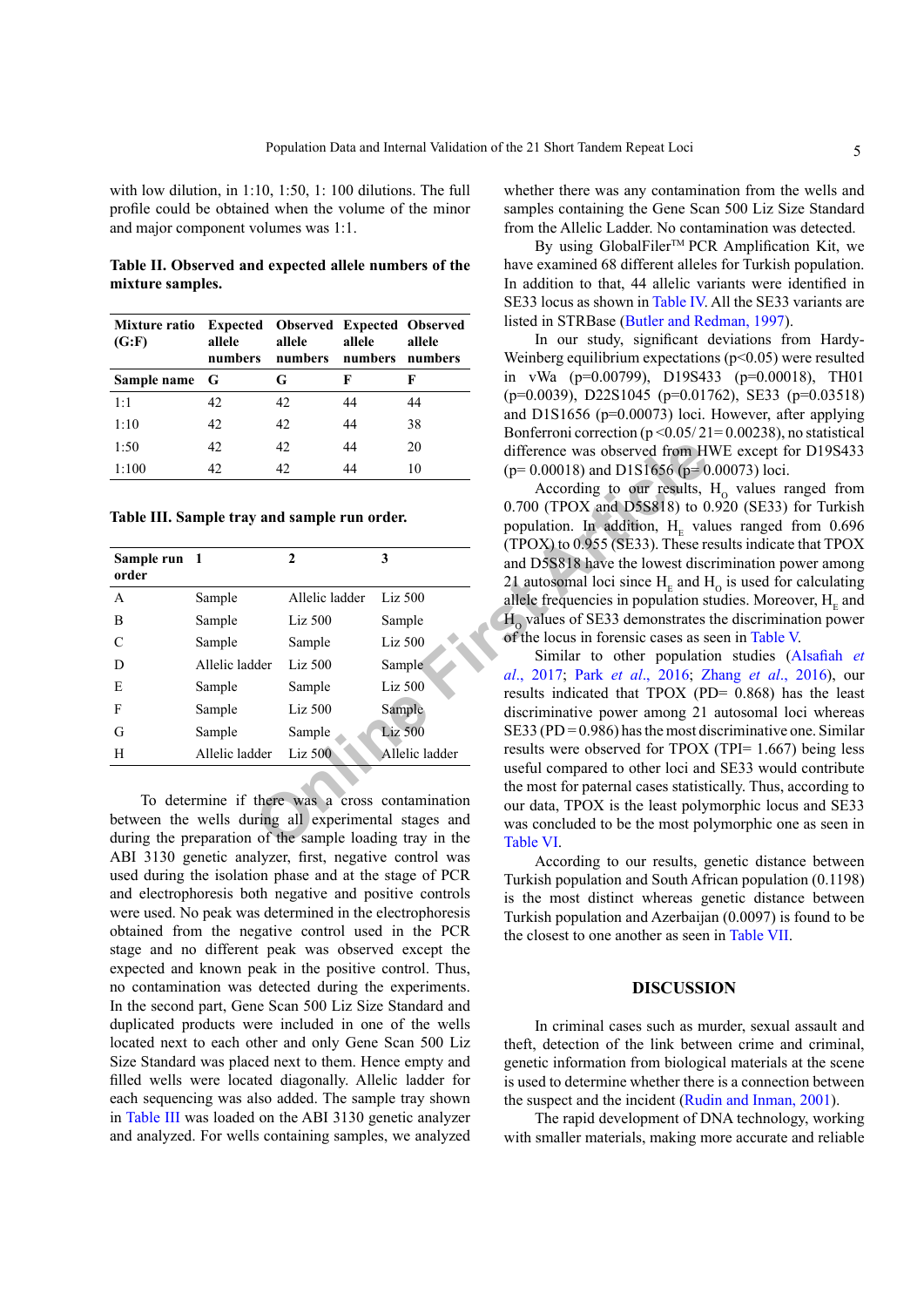|                             | 19.3  | $\tilde{\circ}$ | 18.3  | $\overline{8}$ | 17.3  | 17.2  | $\overline{a}$  | 16.3  | 16.2  | $\tilde{e}$ | 15.3  | 15.2      | $\tilde{5}$ | 14.3  | 14.2  | $\overline{4}$                | 13.3  | 13.2  | $\tilde{3}$    | 12.3  | 12.2  | $\overline{5}$  | $\frac{11.2}{2}$ | $\equiv$    | $\overline{\circ}$ | 9.3   | $\circ$             | $\infty$    | 7.3   | ┙           | 6.3   | n o           |         |              | <b>Alelle</b>                              |
|-----------------------------|-------|-----------------|-------|----------------|-------|-------|-----------------|-------|-------|-------------|-------|-----------|-------------|-------|-------|-------------------------------|-------|-------|----------------|-------|-------|-----------------|------------------|-------------|--------------------|-------|---------------------|-------------|-------|-------------|-------|---------------|---------|--------------|--------------------------------------------|
|                             |       | 0.040           |       | 0.180          |       |       | 0.235           |       |       | 0.235       |       |           | 0.250       |       |       | 0.135                         |       |       | S00°0          |       |       | 500.0           |                  |             |                    |       |                     |             |       |             |       |               |         | 1358         | <b>D3S</b>                                 |
|                             |       | 0.085           |       | 0.205          |       |       | 0.275           |       |       | 0.295       |       |           | 5600        |       |       |                               |       |       |                |       |       | 5000            |                  |             | 5000               |       |                     |             |       |             |       |               |         |              | AWa                                        |
|                             |       |                 |       |                |       |       |                 |       |       |             |       |           |             |       |       |                               |       |       |                |       |       |                 |                  |             | 0.114              |       | 0.140               | 0.063       |       | 5000        |       |               |         | S539         | $\overline{16}$                            |
|                             |       |                 |       |                |       |       |                 |       |       |             |       |           |             |       |       |                               |       |       | $0.145$ 0.065  |       |       | 0.220 0.360     |                  | 0.345 0.370 | 0.325              |       | $0.070\,$           | $0.010\,$   |       | 500.0       |       | 0.005         |         | JPO          | <b>GSP</b>                                 |
|                             |       |                 |       |                |       |       |                 |       |       |             |       |           |             |       |       | 0.100 0.035 0.010 0.010 0.205 |       |       |                |       |       |                 |                  | 0.220       | 0.120              |       |                     | 0.475       | 10000 | 6100        |       |               | $0.007$ |              |                                            |
|                             |       |                 |       |                |       |       | 0.020           |       |       | 0.075       |       |           | 0.130       |       |       |                               |       |       | 0.005 0.265    |       |       | 0.060 0.140     |                  | 0.080       | 0.070              |       | $0.115 \cdot 0.012$ | 210.0       |       | $-0.005$    |       | $0.007$ 0.005 |         | 1179         | TPOX D8S                                   |
|                             |       | 0.010           |       |                |       |       |                 |       |       |             |       |           |             |       |       |                               |       |       |                |       |       |                 |                  |             |                    |       |                     |             |       |             |       |               |         | $\mathbf{u}$ | D21                                        |
|                             |       | $0.041\,$       |       | 0.097          |       |       | 0.123           |       |       | 0.136       |       |           | 0.142       |       |       | 0.158                         |       |       | 0.122          |       |       |                 |                  | 0.023       | 0.012              |       |                     |             |       |             |       |               |         | SSI          | <b>D18</b>                                 |
|                             |       |                 |       |                |       |       | $0.007$         |       |       | 0.003       |       |           | 0.080       |       |       | 0.240                         | 5000  |       |                | 010.0 |       | $0.149$ $0.135$ |                  | 0.330       | 0.150              |       | 5000                |             |       |             |       |               |         | #1           | <b>D2S</b>                                 |
|                             |       |                 |       |                |       | 0.015 | 0.003           |       | 0.020 | 0.050       | 0.005 | $0.037\,$ | 0.158       | 5100  | 0.035 | 0.341                         |       | 0.145 | 0.289          |       | 0.135 | 0.100           | 510.0            | 0100        |                    |       | $100.0$             |             |       |             |       |               |         | S433         | 010                                        |
|                             |       |                 |       |                |       |       |                 |       |       |             |       |           |             |       |       |                               |       |       |                |       |       |                 |                  | 6100        | 0.053              | 0.215 | 0.215               | 0.145       | 0.003 | 0.165       |       | 0.225         | 0010    |              |                                            |
|                             |       | 0.055           |       | $0.021\,$      |       |       | 0100            |       |       | 1000        |       |           |             |       |       | 500.0                         |       |       |                |       |       |                 |                  |             |                    |       |                     |             |       |             |       |               |         |              | <b>THOI FGA</b>                            |
|                             |       | 0.005           |       |                |       |       | 0.080           |       |       | 0.285       |       |           | 0.390       |       |       | $0.080\,$                     |       |       | <b>0.005</b>   |       |       | 0100            |                  | 0.125       | 0.010              | 5000  |                     | 5000        |       |             |       |               |         | <b>S1045</b> | <b>D22</b>                                 |
|                             |       |                 |       |                |       |       |                 |       |       |             |       |           |             |       |       | 0.003                         |       |       | 0.151          |       |       | 0.353           |                  | 16391       | 0.062              |       | 1500                |             |       |             |       |               |         | 818          | $\overline{\text{S}}\text{S}$              |
|                             |       |                 |       |                |       |       |                 |       |       |             |       |           | 0.006 0.005 |       |       | 0.035                         |       |       | 0.2            |       |       | 0.305           |                  |             | 660'0              |       |                     |             |       |             |       |               |         | <b>S317</b>  | 13                                         |
|                             |       | 0100            |       |                |       |       |                 |       |       |             |       |           |             |       |       | 6000                          |       |       | $\Im$<br>0.053 |       |       | 0.195           |                  | 0.300 0.255 | 0.265              |       | 0.094 0.110         | 0.010 0.190 |       | 0.003 0.030 |       | 6000          |         |              | $\begin{array}{c} 0.75 \\ 820 \end{array}$ |
|                             |       | 0.060           |       | 0900           |       |       |                 |       |       | 0.055       |       |           |             |       |       |                               |       |       | 0.015          |       |       | 0.005           |                  | 0.010       | 0.015              |       | 0.005               | 5000        |       | 5000        | 0.003 |               |         |              | SE33                                       |
|                             |       |                 |       |                |       |       | $0.080$ $0.045$ |       |       | 0.165       |       |           | 0.050 0.200 |       |       | 0.010 0.325                   |       |       | 0.210          |       |       | 0.030           |                  | $0.010\,$   | 0100               |       |                     |             |       |             |       |               |         | S1248        | 010                                        |
|                             | 0100  | 5000            | 0.015 | 0.055          | 0.080 |       | 590.0           | 0.030 |       | 0.140       | 030   |           | 0.120       | 0.030 |       | 0.080                         | 0.005 |       | 060'0          |       |       | 0.135           |                  | 0.090       |                    |       |                     |             |       |             |       |               |         | 1656         | DIS                                        |
| Table continue on next page | 0.010 | 0.135           | 0100  | 0.145          | 0.025 |       |                 |       |       |             |       |           | 0.045       |       |       |                               |       |       | <b>SOO</b> :0  |       |       |                 |                  |             |                    |       |                     |             |       |             |       |               |         | S391         | <b>D12</b>                                 |
|                             |       | 0.105           |       | 0010           |       |       | 0.110 0.165     |       |       | 0.030 0.035 |       |           | 0.005       |       |       | 5000                          |       |       | 0100           |       |       | 0100            |                  |             |                    |       |                     |             |       |             |       |               |         | 1338         | D2S                                        |

<span id="page-5-0"></span>**Table IV. Allele frequencies of 21 autosomal loci profiled with GlobalFiler**Table IV. Allele frequencies of 21 autosomal loci profiled with GlobalFiler<sup>TM</sup> PCR Amplification Kit for Turkish population (N=350). **PCR Amplification Kit for Turkish population (N=350).**

E.H. Yukseloglu *et al.*

6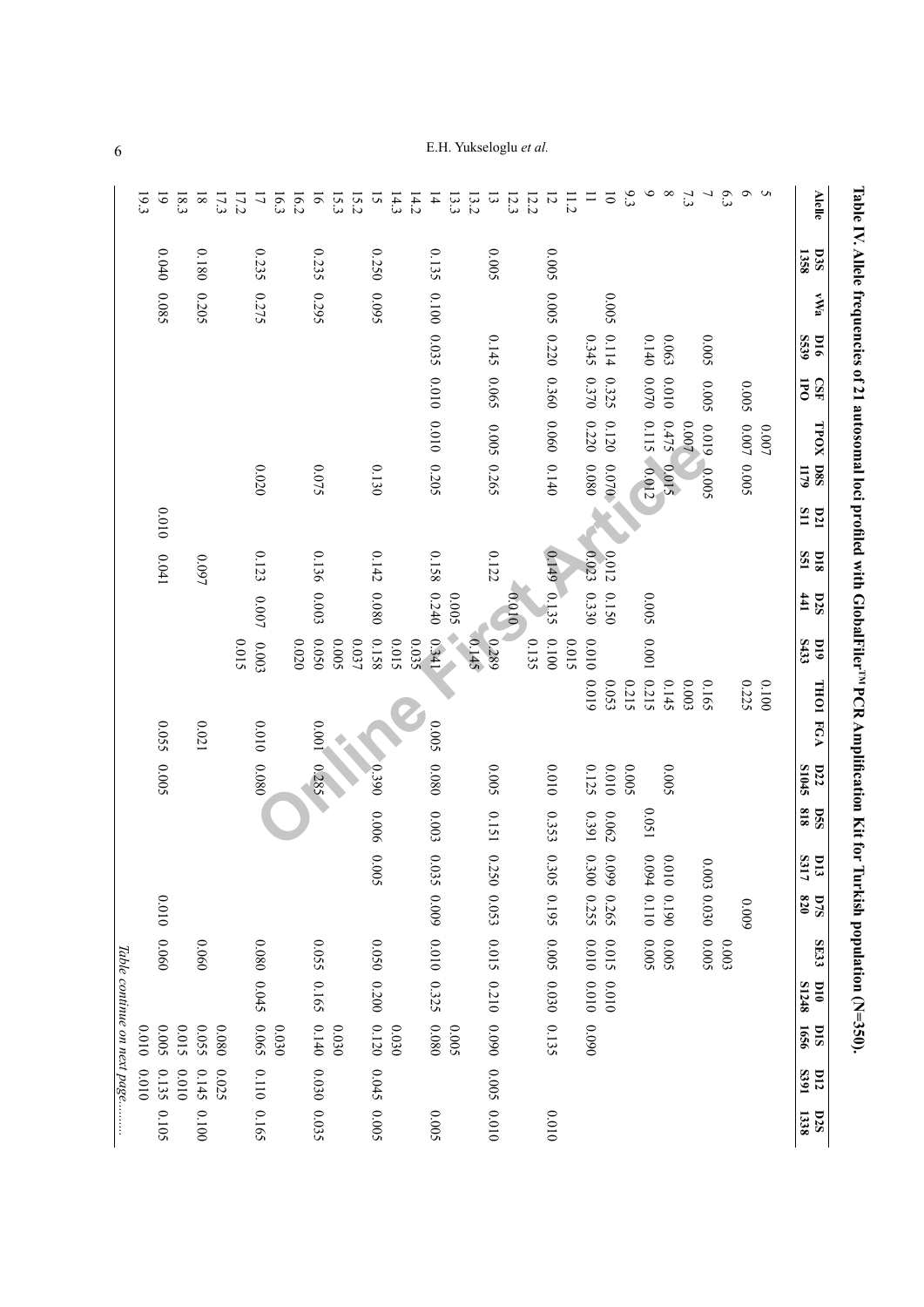| 37    | 36.2    | 36     | 35    | 34.2 | 34        | 33.2  | 32.2  | 32    | 31.2     | $\overline{\mathbf{31}}$ | 30.2  | 30      | 29.2  | 29    | 28.2      | $28\,$ | 27.2  | 27    | 26.2    | 26      | 25.2      | 25    | 24.3  | 24.2     | 24          | 23.3 | 23.2  | 23          | 22.2  | 22                | 21.2  | $\overline{21}$ | $20.3\,$ | $20.2\,$ | $\overline{0}$ | <b>Alelle</b>                              |
|-------|---------|--------|-------|------|-----------|-------|-------|-------|----------|--------------------------|-------|---------|-------|-------|-----------|--------|-------|-------|---------|---------|-----------|-------|-------|----------|-------------|------|-------|-------------|-------|-------------------|-------|-----------------|----------|----------|----------------|--------------------------------------------|
|       |         |        |       |      |           |       |       |       |          |                          |       |         |       |       |           |        |       |       |         |         |           |       |       |          |             |      |       |             |       |                   |       |                 |          |          | 0.015 0.010    | <b>D3S</b><br>1358                         |
|       |         |        |       |      |           |       |       |       |          |                          |       |         |       |       |           |        |       |       |         |         |           |       |       |          | 500.0       |      |       | 0.010       |       |                   |       | 0100            |          |          |                | <b>VWa</b>                                 |
|       |         |        |       |      |           |       |       |       |          |                          |       |         |       |       |           |        |       |       |         |         |           |       |       |          |             |      |       |             |       |                   |       |                 |          |          |                | S539<br>1016                               |
|       |         |        |       |      |           |       |       |       |          |                          |       |         |       |       |           |        |       |       |         |         |           |       |       |          |             |      |       |             |       |                   |       |                 |          |          |                | $\overline{5}$<br>GSL                      |
|       |         |        |       |      |           |       |       |       |          |                          |       |         |       |       |           |        |       |       |         |         |           |       |       |          |             |      |       |             |       |                   |       |                 |          |          |                | TPOX D8S<br>1179                           |
|       |         |        | 0.004 |      | $0.043\,$ | 0.070 | 6100  | 0.092 | 18000    | 0.024                    | 0.261 |         | 0.215 |       | $0.172\,$ |        | 950.0 |       | $100.0$ | $100.0$ | $0.003$   | 0.005 | 5000  |          |             |      |       |             |       |                   |       |                 |          |          |                | $\frac{D21}{511}$                          |
|       | $0.003$ | $0007$ |       |      |           | 50.55 | 0.130 | 0.015 | 0.125    | 0.055                    | 0.005 | $0.170$ |       | 0.320 |           | 0110   |       |       |         |         |           |       |       |          | 0.003       |      |       | 0.003       |       | 0.007             |       | 11000           |          |          | 6100           | <b>DIS</b><br>S51                          |
|       |         |        |       |      |           |       |       |       |          |                          |       |         |       |       |           |        |       |       |         |         |           |       |       |          |             |      |       |             |       |                   |       |                 |          |          |                | 441<br>D2S                                 |
|       |         |        |       |      |           |       |       |       |          |                          |       |         |       |       |           |        |       |       |         |         |           |       |       |          |             |      |       |             |       |                   |       |                 |          |          |                | S433<br>$_{010}$                           |
|       |         |        |       |      |           |       |       |       |          |                          |       |         |       |       |           |        |       |       |         |         |           |       |       |          |             |      |       |             |       |                   |       |                 |          |          |                | <b>THOI FGA</b>                            |
|       |         |        |       |      |           |       |       |       |          |                          |       |         |       |       |           | 5000   |       | 0.010 |         | 0.050   |           | 0800  |       | $100.0$  | 0.150       |      |       | 0.180       | 0.013 | 0.175             | 0.005 | 0.170           |          | 100.0    | 0.139          |                                            |
|       |         |        |       |      |           |       |       |       |          |                          |       |         |       |       |           |        |       |       |         |         |           |       |       |          |             |      |       |             |       |                   |       |                 |          |          |                | D22<br><b>S1045</b>                        |
|       |         |        |       |      |           |       |       |       |          |                          |       |         |       |       |           |        |       |       |         |         |           |       |       |          |             |      |       |             |       |                   |       |                 |          |          |                | 818<br><b>DSS</b>                          |
|       |         |        |       |      |           |       |       |       |          |                          |       |         |       |       |           |        |       |       |         |         |           |       |       |          |             |      |       |             |       |                   |       |                 |          |          |                | $\frac{D13}{S317}$                         |
|       |         |        |       |      |           |       |       |       |          |                          |       |         |       |       |           |        |       |       |         |         |           |       |       |          |             |      |       |             |       |                   |       |                 |          |          |                | $\begin{array}{c} 0.75 \\ 820 \end{array}$ |
| 0.003 | 6.003   |        | 0.003 |      | $0.003\,$ | 0100  | 2.015 | 0.003 | $0.04\,$ | 0.003                    | 90.06 |         | 0.035 |       | 0.055     | 5100   | 0.040 | 0.005 | 0.035   | 0100    | $0.030\,$ | 0.005 |       | $0.04\,$ | $10.0\,$    |      | 0.030 | 5000        | 0.015 | $0.010\,$         | 0.030 | $0.040\,$       |          | 5000     | 0.075          | SE33                                       |
|       |         |        |       |      |           |       |       |       |          |                          |       |         |       |       | 0.005     |        |       |       |         |         |           |       |       |          |             |      |       |             |       |                   |       |                 |          |          |                | S1248<br>$_{010}$                          |
|       |         |        |       |      |           |       |       |       |          |                          |       |         |       |       |           |        |       |       |         |         |           |       |       |          |             |      |       |             |       |                   |       | 0.003           |          | 0100     | 0100           | 1656<br>ois                                |
|       |         |        |       |      |           |       |       |       |          |                          |       |         |       |       |           |        |       |       |         | 0.005   |           | 0.025 | 0.005 |          |             |      |       |             |       | 0.006 0.085 0.060 |       | 0.115           | 0.005    |          |                | <b>1688</b><br>$\overline{u}$              |
|       |         |        |       |      |           |       |       |       |          |                          |       |         |       |       |           |        |       | 100.0 |         | 0.027   |           | 0.106 |       |          | 0.040 0.100 | 5000 |       | 0.095 0.130 |       |                   |       | 0.025           |          |          | 0.110 0.160    | 1338<br>D2S                                |

Population Data and Internal Validation of the 21 Short Tandem Repeat Loci 7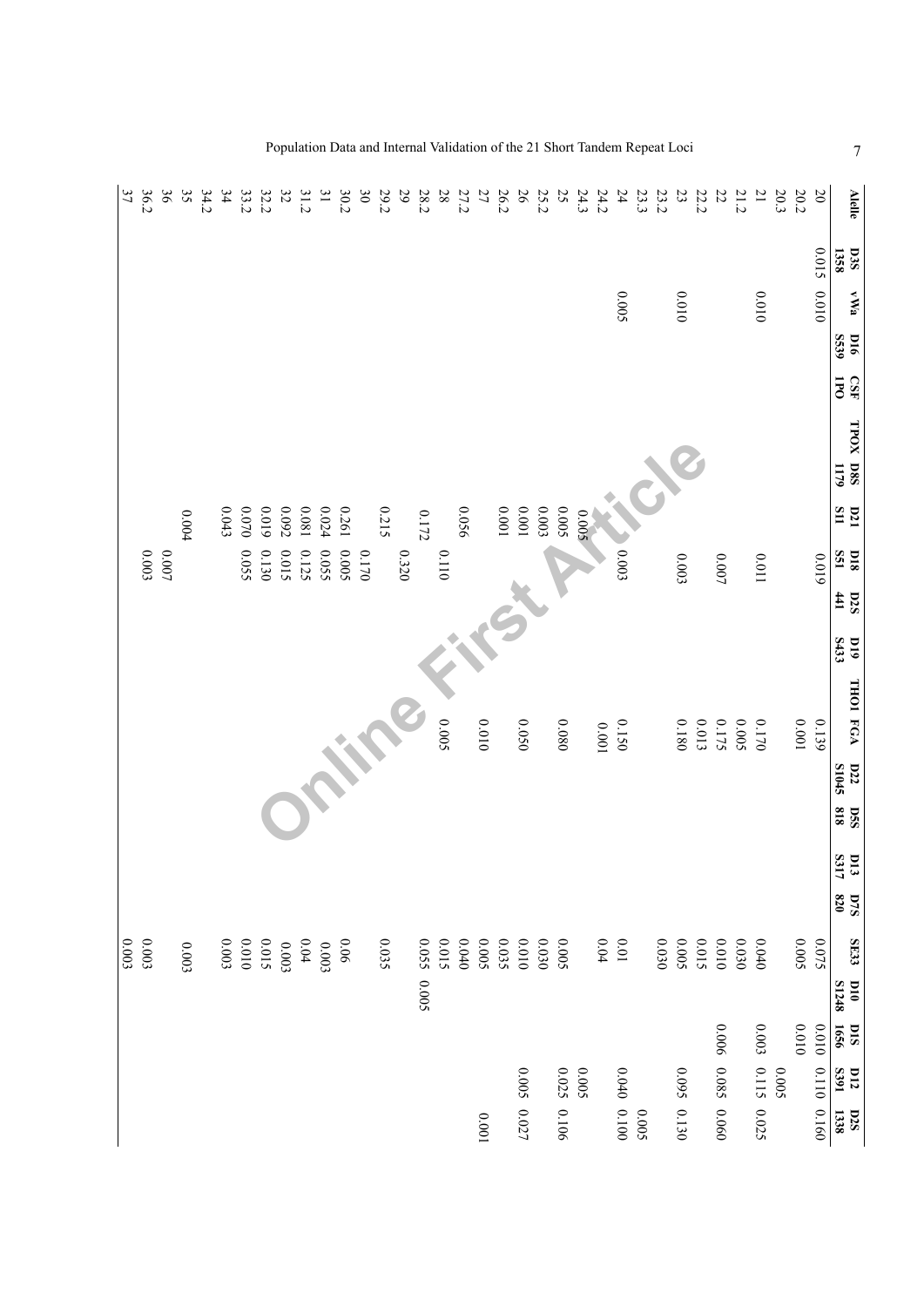| Loci                                                                                                                                                                                                                                                                                                                                                                                                                                                                                                                                                                                                                              | $\mathbf{N}_{\Lambda}$                                                                                                                                                                                                                      | $N_{E}$ | I     | $H_0$ | $\mathbf{H}_{\mathbf{E}}$ | $Uh_E$ | $\mathbf{F}$ | P-value                                                | S.d                                                            |  |  |  |  |  |
|-----------------------------------------------------------------------------------------------------------------------------------------------------------------------------------------------------------------------------------------------------------------------------------------------------------------------------------------------------------------------------------------------------------------------------------------------------------------------------------------------------------------------------------------------------------------------------------------------------------------------------------|---------------------------------------------------------------------------------------------------------------------------------------------------------------------------------------------------------------------------------------------|---------|-------|-------|---------------------------|--------|--------------|--------------------------------------------------------|----------------------------------------------------------------|--|--|--|--|--|
| D3S1358                                                                                                                                                                                                                                                                                                                                                                                                                                                                                                                                                                                                                           | 9.000                                                                                                                                                                                                                                       | 4.797   | 1.698 | 0.740 | 0.792                     | 0.796  | 0.065        | 0.28373                                                | 0.00031                                                        |  |  |  |  |  |
| <b>VWA</b>                                                                                                                                                                                                                                                                                                                                                                                                                                                                                                                                                                                                                        | 12.000                                                                                                                                                                                                                                      | 5.485   | 1.880 | 0.870 | 0.818                     | 0.822  | $-0.064$     | 0.00799                                                | 0.00007                                                        |  |  |  |  |  |
| D16S539                                                                                                                                                                                                                                                                                                                                                                                                                                                                                                                                                                                                                           | 7.000                                                                                                                                                                                                                                       | 4.625   | 1.699 | 0.780 | 0.784                     | 0.788  | 0.005        | 0.0588                                                 | 0.00023                                                        |  |  |  |  |  |
| CSF1PO                                                                                                                                                                                                                                                                                                                                                                                                                                                                                                                                                                                                                            | 7.000                                                                                                                                                                                                                                       | 3.917   | 1.486 | 0.810 | 0.745                     | 0.748  | $-0.088$     | 0.06166                                                | 0.00022                                                        |  |  |  |  |  |
| <b>TPOX</b>                                                                                                                                                                                                                                                                                                                                                                                                                                                                                                                                                                                                                       | 6.000                                                                                                                                                                                                                                       | 3.285   | 1.408 | 0.700 | 0.696                     | 0.699  | $-0.006$     | 0.4369                                                 | 0.00054                                                        |  |  |  |  |  |
| D8S1179                                                                                                                                                                                                                                                                                                                                                                                                                                                                                                                                                                                                                           | 9.000                                                                                                                                                                                                                                       | 6.013   | 1.941 | 0.890 | 0.834                     | 0.838  | $-0.068$     | 0.27765                                                | 0.00033                                                        |  |  |  |  |  |
| D21S11                                                                                                                                                                                                                                                                                                                                                                                                                                                                                                                                                                                                                            | 11.000                                                                                                                                                                                                                                      | 5.484   | 1.915 | 0.860 | 0.818                     | 0.822  | $-0.052$     | 0.50011                                                | 0.00036                                                        |  |  |  |  |  |
| D18S51                                                                                                                                                                                                                                                                                                                                                                                                                                                                                                                                                                                                                            | 15.000                                                                                                                                                                                                                                      | 8.110   | 2.262 | 0.880 | 0.877                     | 0.881  | $-0.004$     | 0.03888                                                | 0.00015                                                        |  |  |  |  |  |
| D2S441                                                                                                                                                                                                                                                                                                                                                                                                                                                                                                                                                                                                                            | 9.000                                                                                                                                                                                                                                       | 4.634   | 1.704 | 0.830 | 0.784                     | 0.788  | $-0.058$     | 0.23349                                                | 0.0005                                                         |  |  |  |  |  |
| D19S433                                                                                                                                                                                                                                                                                                                                                                                                                                                                                                                                                                                                                           | 15.000                                                                                                                                                                                                                                      | 9.166   | 2.362 | 0.760 | 0.891                     | 0.895  | 0.147        | 0.00018                                                | 0.00001                                                        |  |  |  |  |  |
| TH <sub>01</sub>                                                                                                                                                                                                                                                                                                                                                                                                                                                                                                                                                                                                                  | 7.000                                                                                                                                                                                                                                       | 5.219   | 1.707 | 0.660 | 0.808                     | 0.812  | $0.184 -$    | 0.0039                                                 | 0.00006                                                        |  |  |  |  |  |
| <b>FGA</b>                                                                                                                                                                                                                                                                                                                                                                                                                                                                                                                                                                                                                        | 15.000                                                                                                                                                                                                                                      | 7.369   | 2.159 | 0.830 | 0.864                     | 0.869  | 0.040        | 0.79067                                                | 0.00026                                                        |  |  |  |  |  |
| D22S1045                                                                                                                                                                                                                                                                                                                                                                                                                                                                                                                                                                                                                          | 11.000                                                                                                                                                                                                                                      | 3.816   | 1.587 | 0.690 | 0.738                     | 0.742  | 0.065        | 0.01762                                                | 0.0001                                                         |  |  |  |  |  |
| D5S818                                                                                                                                                                                                                                                                                                                                                                                                                                                                                                                                                                                                                            | 8.000                                                                                                                                                                                                                                       | 3.941   | 1.519 | 0.700 | 0.746                     | 0.750  | 0.062        | 0.3735                                                 | 0.00045                                                        |  |  |  |  |  |
| D13S317                                                                                                                                                                                                                                                                                                                                                                                                                                                                                                                                                                                                                           | 7.000                                                                                                                                                                                                                                       | 4.562   | 1.683 | 0.810 | 0.781                     | 0.785  | $-0.037$     | 0.63718                                                | 0.00044                                                        |  |  |  |  |  |
| D7S820                                                                                                                                                                                                                                                                                                                                                                                                                                                                                                                                                                                                                            | 9.000                                                                                                                                                                                                                                       | 5.068   | 1.775 | 0.720 | 0.803                     | 0.807  | 0.103        | 0.02465                                                | 0.00014                                                        |  |  |  |  |  |
| SE33                                                                                                                                                                                                                                                                                                                                                                                                                                                                                                                                                                                                                              | 36.000                                                                                                                                                                                                                                      | 22.247  | 3.274 | 0.920 | 0.955                     | 0.960  | 0.037        | 0.03518                                                | 0.0001                                                         |  |  |  |  |  |
| D10S1248                                                                                                                                                                                                                                                                                                                                                                                                                                                                                                                                                                                                                          | 9.000                                                                                                                                                                                                                                       | 4.543   | 1.676 | 0.750 | 0.780                     | 0.784  | 0.038        | 0.06409                                                | 0.00023                                                        |  |  |  |  |  |
| D1S1656                                                                                                                                                                                                                                                                                                                                                                                                                                                                                                                                                                                                                           | 18.000                                                                                                                                                                                                                                      | 10.899  | 2.544 | 0.830 | 0.908                     | 0.913  | 0.086        | 0.00073                                                | 0.00002                                                        |  |  |  |  |  |
| D12S391                                                                                                                                                                                                                                                                                                                                                                                                                                                                                                                                                                                                                           | 18.000                                                                                                                                                                                                                                      | 10.101  | 2.474 | 0.820 | 0.901                     | 0.906  | 0.090        | 0.19723                                                | 0.00024                                                        |  |  |  |  |  |
| D2S1338                                                                                                                                                                                                                                                                                                                                                                                                                                                                                                                                                                                                                           | 16.000                                                                                                                                                                                                                                      | 8.873   | 2.339 | 0.810 | 0.887                     | 0.892  | 0.087        | 0.21047                                                | 0.00022                                                        |  |  |  |  |  |
| Abbreviations: N <sub>A</sub> , No. of Different Alleles. N <sub>E</sub> , No. of Effective Alleles = $\frac{1}{1}$ (Sum pi^2). I, Shannon's Information Index = -1* Sum (pi* Ln (pi)). H <sub>0</sub> ,<br>Observed Heterozygosity= No. of Hets / N. H <sub>E2</sub> Expected Heterozygosity= 1- Sum pi^2. Uh <sub>E3</sub> Unbiased Expected Heterozygosity = $(2N/(2N-1))$ *He. F,<br>Fixation Index= $(H_E-H_0)/H_E=1-(H_0/H_E)$ . S.d. Standart Deviation. Where pi is the frequency of the i <sup>th</sup> allele for the population & amp; Sum pi <sup>2</sup> is the<br>sum of the squared population allele frequencies. |                                                                                                                                                                                                                                             |         |       |       |                           |        |              |                                                        |                                                                |  |  |  |  |  |
|                                                                                                                                                                                                                                                                                                                                                                                                                                                                                                                                                                                                                                   | results, the development of automation and the cheapening<br>validation of DNA analysis test methods from oral swab.<br>of technology have provided a great use and success in<br>These values correspond to the validity of the polymerase |         |       |       |                           |        |              |                                                        |                                                                |  |  |  |  |  |
| forensic genetics. In order to provide all these vital                                                                                                                                                                                                                                                                                                                                                                                                                                                                                                                                                                            |                                                                                                                                                                                                                                             |         |       |       |                           |        |              |                                                        | chain reaction kit and our results is other studies. Mentioned |  |  |  |  |  |
| expertise services, it is necessary to use reliable and up-                                                                                                                                                                                                                                                                                                                                                                                                                                                                                                                                                                       |                                                                                                                                                                                                                                             |         |       |       |                           |        |              | in some studies, the capillary electrophoresis device. |                                                                |  |  |  |  |  |

<span id="page-7-0"></span>**Table V. Statistical data of 21 autosomal loci profiled with GlobalFilerTM PCR Amplification Kit for Turkish population (N=350).**

results, the development of automation and the cheapening of technology have provided a great use and success in forensic genetics. In order to provide all these vital expertise services, it is necessary to use reliable and upto-date methods and systems in accordance with quality standards.

The allelic frequencies of short tandem repeats loci vary from population to population. For this reason, the genetic markers used in forensic sciences should be determined for each population and a database should be established. In the statistical calculations made in the evaluation of DNA analysis results, it is important to use the database of the population ([Budowle](#page-9-1) *et al*., 2001). Although short tandem repeats databases have been created in many countries around the world, different kits are produced in the criminal research area due to the increasing number of polymorphic loci.

One of the commercially available GlobalFiler™ Polymerase Chain Reaction kit is used in our study to obtain more rapid and reliable results in forensic cases by validation of DNA analysis test methods from oral swab. These values correspond to the validity of the polymerase chain reaction kit and our results is other studies. Mentioned in some studies, the capillary electrophoresis device, sample and polymerase chain reaction kits sensitivity and efficiency play a vital role in internal validation studies. This shows that sample collection methods change the efficiency of the study, even if same kit was used [\(Flores](#page-10-11) *et al*[., 2014\)](#page-10-11). Flores *et al*[. \(2014\)](#page-10-11) conducted a study with buccal swab and blood samples by using GlobalFiler Express kit and in ABI 3500xl, according to their results, thermal cycle was found to be 28 cycles, injection time was 12 seconds and minimum detection threshold was indicated as 120 RFU. In addition to that, the study found stochastic threshold as 400 RFU for buccal swab samples and emphasized that increasing the thermal cycle would result in an increase for stochastic threshold value. Moreover, the minimum amount of input DNA to have a full profile is found to be 0.5 g whereas in our study it was 0.125 ng.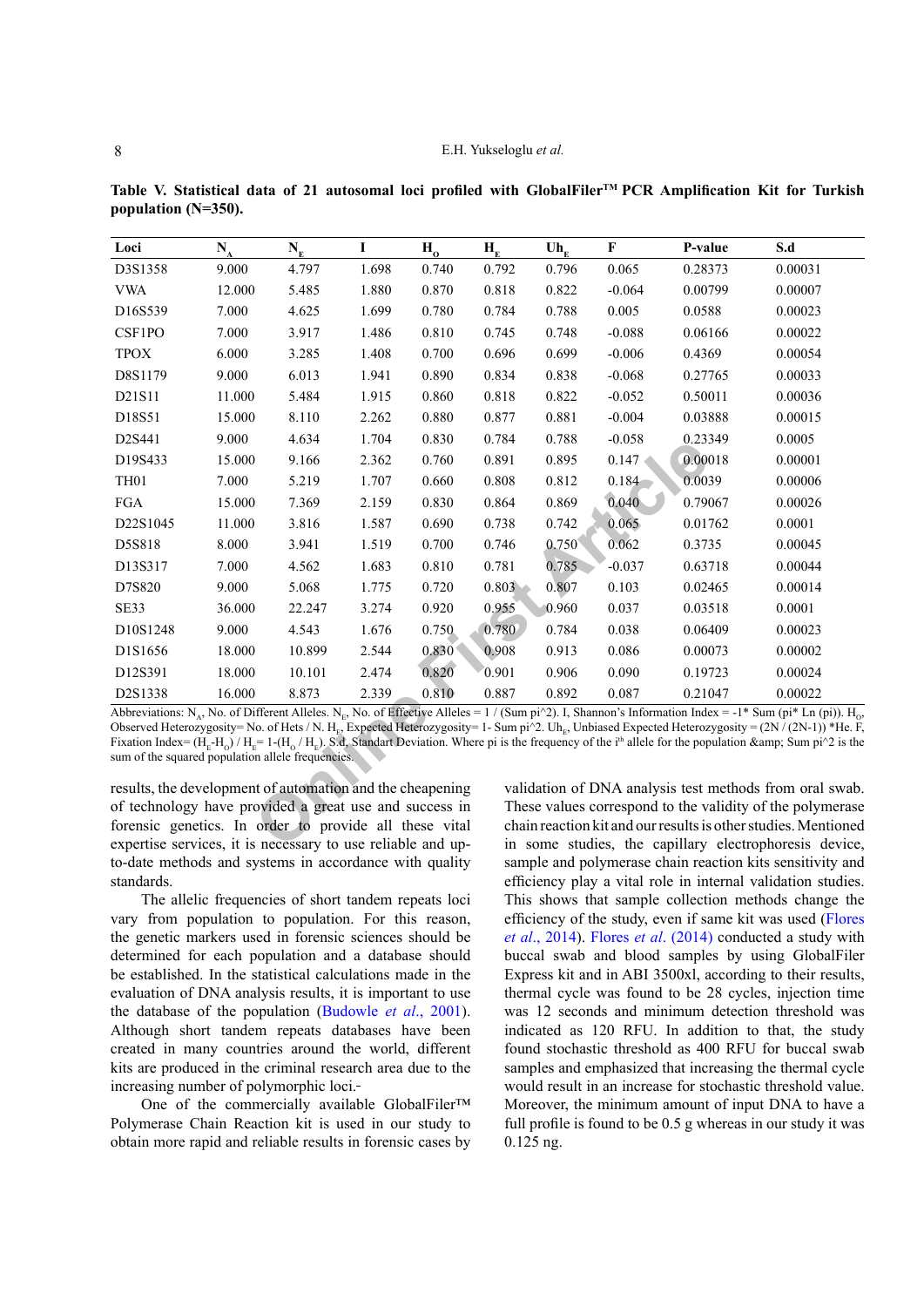| Loci             | PM           | <b>Expressed as</b><br>$1$ in                                                                                                                                                                                                                                           | <b>PD</b>                   | <b>PIC</b> | PE    | <b>TPI</b> | Homo                        | Heterozy-    | <b>Total</b><br><b>Allels</b> |
|------------------|--------------|-------------------------------------------------------------------------------------------------------------------------------------------------------------------------------------------------------------------------------------------------------------------------|-----------------------------|------------|-------|------------|-----------------------------|--------------|-------------------------------|
|                  |              |                                                                                                                                                                                                                                                                         |                             |            |       |            | zygote                      | gote         |                               |
| D3S1358          | 0.080        | 12.563                                                                                                                                                                                                                                                                  | 0.920                       | 0.759      | 0.493 | 1.923      | 0.260                       | 0.740        | 700                           |
| <b>VWA</b>       | 0.074        | 13.441                                                                                                                                                                                                                                                                  | 0.926                       | 0.794      | 0.735 | 3.846      | 0.130                       | 0.870        | 700                           |
| D16S539          | 0.086        | 11.628                                                                                                                                                                                                                                                                  | 0.914                       | 0.754      | 0.562 | 2.273      | 0.220                       | 0.780        | 700                           |
| CSF1PO           | 0.129        | 7.728                                                                                                                                                                                                                                                                   | 0.871                       | 0.701      | 0.618 | 2.632      | 0.190                       | 0.810        | 700                           |
| <b>TPOX</b>      | 0.132        | 7.599                                                                                                                                                                                                                                                                   | 0.868                       | 0.656      | 0.428 | 1.667      | 0.300                       | 0.700        | 700                           |
| D8S1179          | 0.058        | 17.182                                                                                                                                                                                                                                                                  | 0.942                       | 0.814      | 0.775 | 4.545      | 0.110                       | 0.890        | 700                           |
| D21S11           | 0.063        | 15.974                                                                                                                                                                                                                                                                  | 0.937                       | 0.796      | 0.715 | 3.571      | 0.140                       | 0.860        | 700                           |
| D18S51           | 0.040        | 24.876                                                                                                                                                                                                                                                                  | 0.960                       | 0.864      | 0.755 | 4.167      | 0.120                       | 0.880        | 700                           |
| D2S441           | 0.096        | 10.417                                                                                                                                                                                                                                                                  | 0.904                       | 0.754      | 0.656 | 2.941      | $0.170 -$                   | 0.830        | 700                           |
| D19S433          | 0.035        | 28.736                                                                                                                                                                                                                                                                  | 0.965                       | 0.881      | 0.527 | 2.083      | 0.240                       | 0.760        | 700                           |
| TH01             | 0.069        | 14.577                                                                                                                                                                                                                                                                  | 0.931                       | 0.780      | 0.369 | 1.471      | 0.340                       | 0.660        | 700                           |
| $_{\rm FGA}$     | 0.037        | 27.322                                                                                                                                                                                                                                                                  | 0.963                       | 0.849      | 0.656 | 2.941      | 0.170                       | 0.830        | 700                           |
| D22S1045         | 0.114        | 8.803                                                                                                                                                                                                                                                                   | 0.886                       | 0.699      | 0.413 | 1.613      | 0.310                       | 0.690        | 700                           |
| D5S818           | 0.107        | 9.328                                                                                                                                                                                                                                                                   | 0.893                       | 0.703      | 0.428 | 1.667      | 0.300                       | 0.700        | 700                           |
| D13S317          | 0.087        | 11.521                                                                                                                                                                                                                                                                  | 0.913                       | 0.750      | 0.618 | 2.632      | 0.190                       | 0.810        | 700                           |
| D7S820           | 0.072        | 13.928                                                                                                                                                                                                                                                                  | 0.928                       | 0.775      | 0.460 | 1.786      | 0.280                       | 0.720        | 700                           |
| SE33             | 0.014        | 71.429                                                                                                                                                                                                                                                                  | 0.986                       | 0.953      | 0.836 | 6.250      | 0.080                       | 0.920        | 700                           |
| D10S1248         | 0.088        | 11.416                                                                                                                                                                                                                                                                  | 0.912                       | 0.747      | 0.510 | 2.000      | 0.250                       | 0.750        | 700                           |
| D1S1656          | 0.026        | 37.879                                                                                                                                                                                                                                                                  | 0.974                       | 0.901      | 0.656 | 2.941      | 0.170                       | 0.830        | 700                           |
| D12S391          | 0.025        | 40.650                                                                                                                                                                                                                                                                  | 0.975                       | 0.893      | 0.637 | 2.778      | 0.180                       | 0.820        | 700                           |
| D2S1338          | 0.029        | 34.014                                                                                                                                                                                                                                                                  | 0.971                       | 0.877      | 0.618 | 2.632      | 0.190                       | 0.810        | 700                           |
| paternity index. |              | Abbreviations: PM, match probability; PD, power of discrimination; PIC, polymorphism information content; PE, power of exclusion; TPI, typical<br>Table VII. Genetic distances between populations. Iraq, n = 103 (22); Iran, Farsi, n = 112–126 (23); Saudi Arabia, n= |                             |            |       |            |                             |              |                               |
|                  | <b>TP JU</b> | 190 (24); South Africa, $n = 634$ (25); Afghanistan, $n = 348$ (26); China, Han, $n = 446$ (27) and Romania, Wallachia,<br>n = 1910 (28); Azerbaijan, n=765 (29); USA, n=1194 (20).                                                                                     | $\alpha = \alpha$<br>$\sim$ | TTCLA      | т.    | 4.0.1      | $\mathbf{u}$ . $\mathbf{v}$ | $\mathbf{r}$ | $\Omega$ .                    |

<span id="page-8-0"></span>**Table VI. Analyze results with Arlequin v 3.5.2.2 (N=350).**

<span id="page-8-1"></span>**Table VII. Genetic distances between populations. Iraq, n = 103 (22); Iran, Farsi, n = 112–126 (23); Saudi Arabia, n= 190 (24); South Africa, n = 634 (25); Afghanistan, n = 348 (26); China, Han, n = 446 (27) and Romania, Wallachia, n = 1910 (28); Azerbaijan, n=765 (29); USA, n=1194 (20).**

|              | <b>Turkey</b>    | Iraq             | Saud<br>Arabia | China<br>(Han) | <b>USA</b>   | Iran         |          | Afghan Azerbaijan Romania |              | South<br>Africa |
|--------------|------------------|------------------|----------------|----------------|--------------|--------------|----------|---------------------------|--------------|-----------------|
| Turkey       | $\boldsymbol{0}$ |                  |                |                |              |              |          |                           |              |                 |
| Iraq         | 0.0272           | $\boldsymbol{0}$ |                |                |              |              |          |                           |              |                 |
| Saud Arabia  | 0.0602           | 0.0572           | $\theta$       |                |              |              |          |                           |              |                 |
| China (Han)  | 0.082            | 0.1042           | 0.1394         | $\theta$       |              |              |          |                           |              |                 |
| <b>USA</b>   | 0.0263           | 0.0491           | 0.0876         | 0.1082         | $\mathbf{0}$ |              |          |                           |              |                 |
| Iran         | 0.0254           | 0.0482           | 0.0772         | 0.0878         | 0.0389       | $\mathbf{0}$ |          |                           |              |                 |
| Afghan       | 0.0192           | 0.0374           | 0.0768         | 0.0376         | 0.0378       | 0.0323       | $\theta$ |                           |              |                 |
| Azerbaijan   | 0.0097           | 0.0350           | 0.0664         | 0.0748         | 0.0266       | 0.0188       | 0.0175   | $\overline{0}$            |              |                 |
| Romania      | 0.0178           | 0.0437           | 0.0162         | 0.0175         | 0.0187       | 0.0265       | 0.0288   | 0.0177                    | $\mathbf{0}$ |                 |
| South Africa | 0.1198           | 0.1523           | 0.1494         | 0.1897         | 0.1343       | 0.1342       | 0.1371   | 0.1318                    | 0.1344       | $\theta$        |

According to another study Almeida et.al conducted in Brazilian population with 502 participants by using Globalfiler Express Kit, the cut-off value was found as 50 RFU similar to our results [\(Almeida](#page-9-2) *et al*., 2015).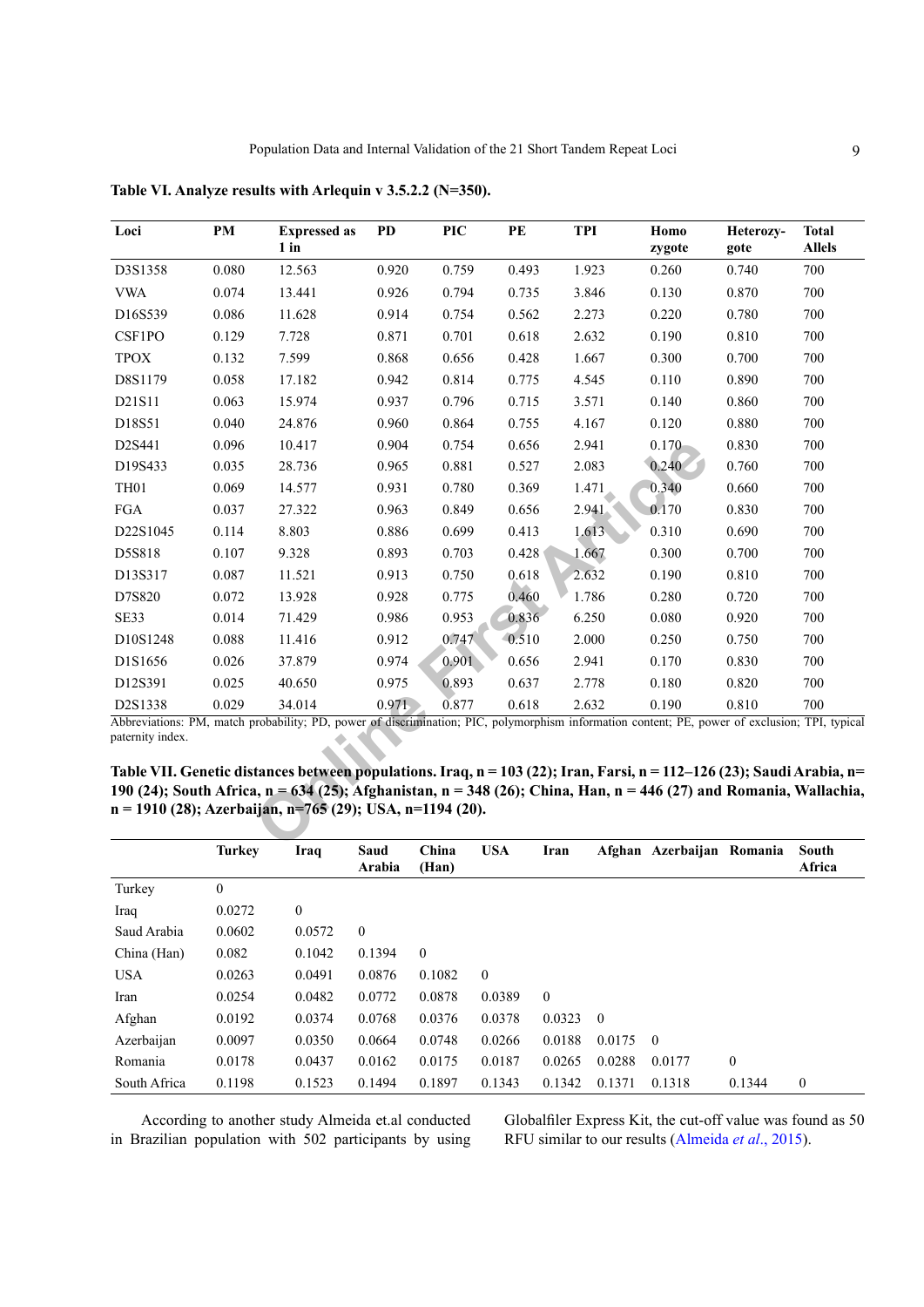In one genetic validation study conducted in America population, almost all of the minor components in the 1:9 and 9:1 mix samples were detected and it was reported that a significant proportion of the minor components could be detected in the 1:19 and 19:1 mix samples. In our study, observed alleles of minor components were found as 23% for 1:100 mixture, 45% for 1:50, and 86% for 1:10 mixture samples. However, in 1:1 ratio mixture samples, the alleles of the minor component was observed most efficiently (Ludeman *et al*., 2018).

Article and allele frequencies of these<br>
victims of the disaster, compared<br>
ated in the second part of the study.<br>
This hoppulation of high disseriminati<br>
remined that SE33 locus is the most<br>
Fix stated that SE33 locis is Along with the validation parameters that make up the first part of the study; individuals with no consanguineous relationship and taken into consideration of Turkey's population density in seven regions, randomly selected 350 individuals have been studied and allele frequencies of these individuals were calculated in the second part of the study. In our study, it was determined that SE33 locus is the most polymorphic locus Turkish population. In the literature search, many researchers stated that SE33 loci is the most discriminative loci among 21 autosomal loci. This shows that our study is compatible with other studies (Alsafiah *et al*[., 2017](#page-9-0); Hennessy *et al*., 2014; Park *et al*., 2016; Zhang *et al*[., 2016](#page-11-1)). For Turkey population, Combined Power of Exclusion is % 99.99999963961 and Combined Power of Discrimination is % 99.999999999999999999999998267. The allele frequencies obtained in our study were compared with the populations of Iraq, Saud Arabia, China (Han), USA (Cauc), Iran, Afghan, Azerbaijan, Romania, South Africa ([Table VII\)](#page-8-1). According to the results of the analysis, a significant difference was observed between the Turkish population and the South Africa population (0,1198) and no significant difference was observed for the Azerbaijan (0,0097) population. The differences between populations, the result of the distributions of the alleles on a locus and allele frequencies on a given population should be considered regardless of the geographical distances in between.

#### **CONCLUSIONS**

This study was aimed to conduct internal validation of Globalfiler Amplification kit and provide a Turkish population data by using the kit. The results of both validation and population studies were compared with other countries. However, one of the points that should be considered in terms of population study is that the GlobalFiler™ kit is sensitive and has more definite results in terms of some loci than the fact that it has high discriminative power. In many studies some degenerated samples in other kits, Y allele was deficient. Such conditions may occur due to major deletions on the Y chromosome or primers. The absence of the allele can cause problems in

forensic cases or identification. This risk is lower in the GlobalFiler™ kit. The Y-indel, Y-short tandem repeats and DYS391 markers found in the GlobalFiler™ kit are particularly enlightening for the detection of men individuals. As a biological sample we used the oral swabs and GlobalFiler™ kit as a polymerase chain reaction kit to determine the allelic frequencies and population genetic parameters in the Turkish population and validation of the GlobalFiler™ kit was carried out in our laboratory. The GlobalFiler™ polymerase chain reaction kit which was validated in our laboratory, provides faster, more reliable and more informative results in degraded samples for identification, to solve the incidents of sexual assault involving more than one person, in the identification of the victims of the disaster, compared to other kits, because of the inclusion of high discriminative locis.

# **ACKNOWLEDGMENTS**

This study was supported by Istanbul University-Cerrahpasa, Scientific Research Fund (Project No: 56104).

*Statement of conflict of interest* 

The authors have declared no conflict of interest.

#### **REFERENCES**

- Älgenäs, C., and Tillmar, A.O., 2014. Population genetics of 29 autosomal STRs and 17 Y-chromosomal STRs in a population sample from Afghanistan. *Int. J. Legal Med*., **128**: 279-280. [https://doi.org/10.1007/](https://doi.org/10.1007/s00414-013-0902-z) s00414-013-0902-z
- <span id="page-9-2"></span>Almeida, C., Ribeiro, T., Oliveira, A.R., Porto, M.J., Costa-Santos, J., Dias, D., and Dario, P., 2015. Population data of the GlobalFiler ® Express loci in South Portuguese population. *Forensic Sci. Int. Genet.,* **19**: 39-41. [https://doi.org/10.1016/j.](https://doi.org/10.1016/j.fsigen.2015.06.001) [fsigen.2015.06.001](https://doi.org/10.1016/j.fsigen.2015.06.001)
- <span id="page-9-0"></span>Alsafiah, H.M., Goodwin, W.H., Hadi, S., Alshaikhi, M.A., and Wepeba, P.P., 2017. Population genetic data for 21 autosomal STR loci for the Saudi Arabian population using the GlobalFiler ® PCR amplification kit. *Forensic Sci. Int. Genet.,* **9**: 39- 41.<https://doi.org/10.1016/j.fsigen.2017.09.014>
- Barni, F., Berti, A., Pianese, A., Boccellino, A., Miller, M.P., Caperna, A., Lago, G., 2007. Allele frequencies of 15 autosomal STR loci in the Iraq population with comparisons to other populations from the middle-eastern region. *Forensic Sci. Int*., **167**: 87-92. [https://doi.org/10.1016/j.](https://doi.org/10.1016/j.forsciint.2006.03.005) [forsciint.2006.03.005](https://doi.org/10.1016/j.forsciint.2006.03.005)
- <span id="page-9-1"></span>Budowle, B., Shea, B., Niezgoda, S., and Chakraborty,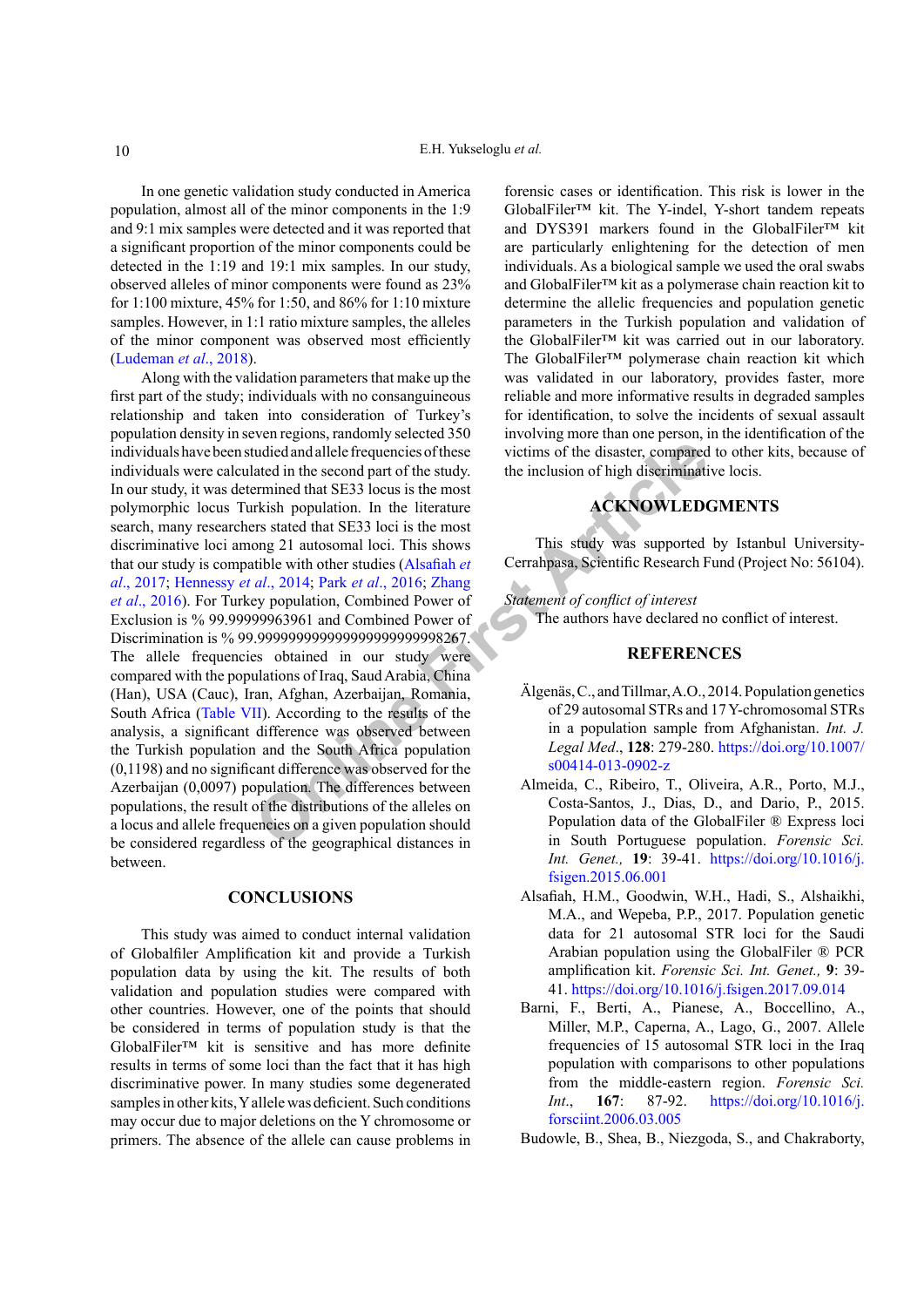R., 2001. CODIS STR loci data from 41 sample populations. *J. Forensic Sci*., **46**: 453-489. [https://](https://doi.org/10.1520/JFS14996J) [doi.org/10.1520/JFS14996J](https://doi.org/10.1520/JFS14996J)

- <span id="page-10-1"></span>Butler, J.M., 2012. *Advanced topics in forensic DNA typing: Methodology,* First Ed. Academic Press.
- <span id="page-10-8"></span>Butler, J.M., and Redman, J.W., 1997. STRBase (SRD-130) [WWW Document]. Natl. Inst. Standars Technol., URL [https://strbase.nist.gov/NIJ/](https://strbase.nist.gov/NIJ/STRBase.htm) [STRBase.htm](https://strbase.nist.gov/NIJ/STRBase.htm) (accessed 7.5.21).
- <span id="page-10-3"></span>Connie Milton, 2017. Combined DNA Index System (CODIS). In: *Cold case homicides* (ed. R.H. Walton). CRC Press, pp. 365-370-undefined. <https://doi.org/10.1201/9781315228259-18>
- <span id="page-10-7"></span>Excoffier, L., and Lischer, H.E.L., 2010. Arlequin suite ver 3.5: A new series of programs to perform population genetics analyses under Linux and Windows. *Mol. Ecol. Resour*., **10**: 564-567. https:// [doi.org/10.1111/j.1755-0998.2010.02847.x](https://doi.org/10.1111/j.1755-0998.2010.02847.x)
- <span id="page-10-11"></span><span id="page-10-2"></span>Ezkurdia, I., Juan, D., Rodriguez, J.M., Frankish, A., Diekhans, M., Harrow, J., Vazquez, J., Valencia, A., and Tress, M.L., 2014. Multiple evidence strands suggest that there may be as few as 19000 human protein-coding genes. *Hum. Mol. Genet*., **23**: 5866- 5878. <https://doi.org/10.1093/hmg/ddu309>
- **Example 12** and the set and the set and the set and the set and the set and the set and the set and the set are set as a set as 19000 mm (A.C., Hasanov, A.B., and Fould and Str Renation D., Rodniguez, J., Vazquez, J., Vaz Flores, S., Sun, J., King, J., and Budowle, B., 2014. Internal validation of the GlobalFiler<sup>TM</sup> Express PCR Amplification Kit for the direct amplification of reference DNA samples on a high-throughput automated workflow. *Forensic Sci. Int. Genet*., **10**: 33-39. https://doi.org/10.1016/j.fsigen.2014.01.005
- <span id="page-10-5"></span>Gill, P., Fereday, L., Morling, N., and Schneider, P.M., 2006. The evolution of DNA databases recommendations for new European STR loci. *Forensic Sci. Int*., **156**: 242-244. https://doi. [org/10.1016/j.forsciint.2005.05.036](https://doi.org/10.1016/j.forsciint.2005.05.036)
- Hedjazi, A., Nikbakht, A., Hosseini, M., Hoseinzadeh, A., and Hosseini, S.M.V., 2013. Allele frequencies for 15 autosomal STR loci in Fars province population, southwest of Iran. *Leg. Med*., **15**: 226-228. [https://](https://doi.org/10.1016/j.legalmed.2013.01.005) [doi.org/10.1016/j.legalmed.2013.01.005](https://doi.org/10.1016/j.legalmed.2013.01.005)
- <span id="page-10-12"></span>Hennessy, L.K., Mehendale, N., Chear, K., Jovanovich, S., Williams, S., Park, C., and Gangano, S., 2014. Developmental validation of the GlobalFiler® express kit, a 24-marker STR assay, on the RapidHIT® System. *Forensic Sci. Int. Genet*., **13**: 247-258. [https://doi.org/10.1016/j.](https://doi.org/10.1016/j.fsigen.2014.08.011) [fsigen.2014.08.011](https://doi.org/10.1016/j.fsigen.2014.08.011)
- <span id="page-10-4"></span>Karantzali, E., Rosmaraki, P., Kotsakis, A., Le Roux-Le Pajolec, M.G., and Fitsialos, G., 2019. The effect of FBI CODIS Core STR loci expansion on familial DNA database searching. *Forensic Sci. Int. Genet*., **43**: 102129. [https://doi.org/10.1016/j.](https://doi.org/10.1016/j.fsigen.2019.07.008)

[fsigen.2019.07.008](https://doi.org/10.1016/j.fsigen.2019.07.008)

- Lucassen, A., Ehlers, K., Grobler, P.J., and Shezi, A.L., 2014. Allele frequency data of 15 autosomal STR loci in four major population groups of South Africa. *Int. J. Legal Med*., **128**: 275-276. [https://](https://doi.org/10.1007/s00414-013-0898-4) [doi.org/10.1007/s00414-013-0898-4](https://doi.org/10.1007/s00414-013-0898-4)
- Ludeman, M.J., Zhong, C., Mulero, J.J., Lagacé, R.E., Hennessy, L.K., Short, M.L., and Wang, D.Y., 2018. Developmental validation of GlobalFiler™ PCR amplification kit: A 6-dye multiplex assay designed for amplification of casework samples. *Int. J. Legal Med*., **132**: 1555-1573. [https://doi.](https://doi.org/10.1007/s00414-018-1817-5) [org/10.1007/s00414-018-1817-5](https://doi.org/10.1007/s00414-018-1817-5)
- Mammadov, E.R., Mustafayev, N.S., Mammadov, A.C., Hasanov, A.B., and Huseynova, I.M., 2020. Population-genetic and comparative interpopulation studies of Azerbaijan population based on the 15 autosomal STR markers. *Gene*, **753**: 144804. <https://doi.org/10.1016/j.gene.2020.144804>
- <span id="page-10-0"></span>McMahon, K., Paciorkowski, A.R., Walters-Sen, L.C., Milunsky, J.M., Bassuk, A., Darbro, B., Diaz, J., Dobyns, W.B., and Gropman, A., 2017. Neurogenetics in the Genome Era. In: *swaiman's pediatric neurology*. Elsevier. [https://doi.](https://doi.org/10.1016/B978-0-323-37101-8.00034-5) [org/10.1016/B978-0-323-37101-8.00034-5](https://doi.org/10.1016/B978-0-323-37101-8.00034-5)
- Osman, A.E., and Alsafar, H., 2015. Autosomal short tandem repeat (STR) variation based on 15 loci in a population from the central region (Riyadh Province) of Saudi Arabia. *J. Forensic Res*., **6**: 267- 271.<https://doi.org/10.4172/2157-7145.1000267>
- <span id="page-10-9"></span>Park, H.C., Kim, K., Nam, Y., Park, J., Lee, J., Lee, H., Kwon, H., Jin, H., Kim, Wook, K., and Won, L.S., 2016. Population genetic study for 24 STR loci and Y indel (GlobalFiler™ PCR Amplification kit and PowerPlex® Fusion system) in 1000 Korean individuals. *Leg. Med*., **21**: 53-57. [https://doi.](https://doi.org/10.1016/j.legalmed.2016.06.003) [org/10.1016/j.legalmed.2016.06.003](https://doi.org/10.1016/j.legalmed.2016.06.003)
- <span id="page-10-6"></span>QIAGEN Sample and Assay Technologies, 2016. QIAamp ® DNA Mini and Blood Mini Handbook [WWW Document]. URL [https://www.qiagen.](https://www.qiagen.com/ch/resources/download.aspx?id=62a200d6-faf4-469b-b50f-2b59cf738962&lang=en) [com/ch/resources/download.aspx?id=62a200d6](https://www.qiagen.com/ch/resources/download.aspx?id=62a200d6-faf4-469b-b50f-2b59cf738962&lang=en) [faf4-469b-b50f-2b59cf738962&lang=en](https://www.qiagen.com/ch/resources/download.aspx?id=62a200d6-faf4-469b-b50f-2b59cf738962&lang=en) (accessed 6.20.21).
- <span id="page-10-10"></span>Rudin, N., and Inman, K., 2001. An introduction to forensic DNA analysis. In: *Handbook of materials sciences* (ed. C.T. Lynch), vol. 3. CRC Press. <https://doi.org/10.4324/9780367802806>
- Stanciu, F., Stoian, I.M., and Popescu, O.R., 2009. Population data for 15 short tandem repeat loci from Wallachia region, South Romania. *Croat. med. J*., **50**: 321–325. [https://doi.org/10.3325/](https://doi.org/10.3325/cmj.2009.50.321) [cmj.2009.50.321](https://doi.org/10.3325/cmj.2009.50.321)